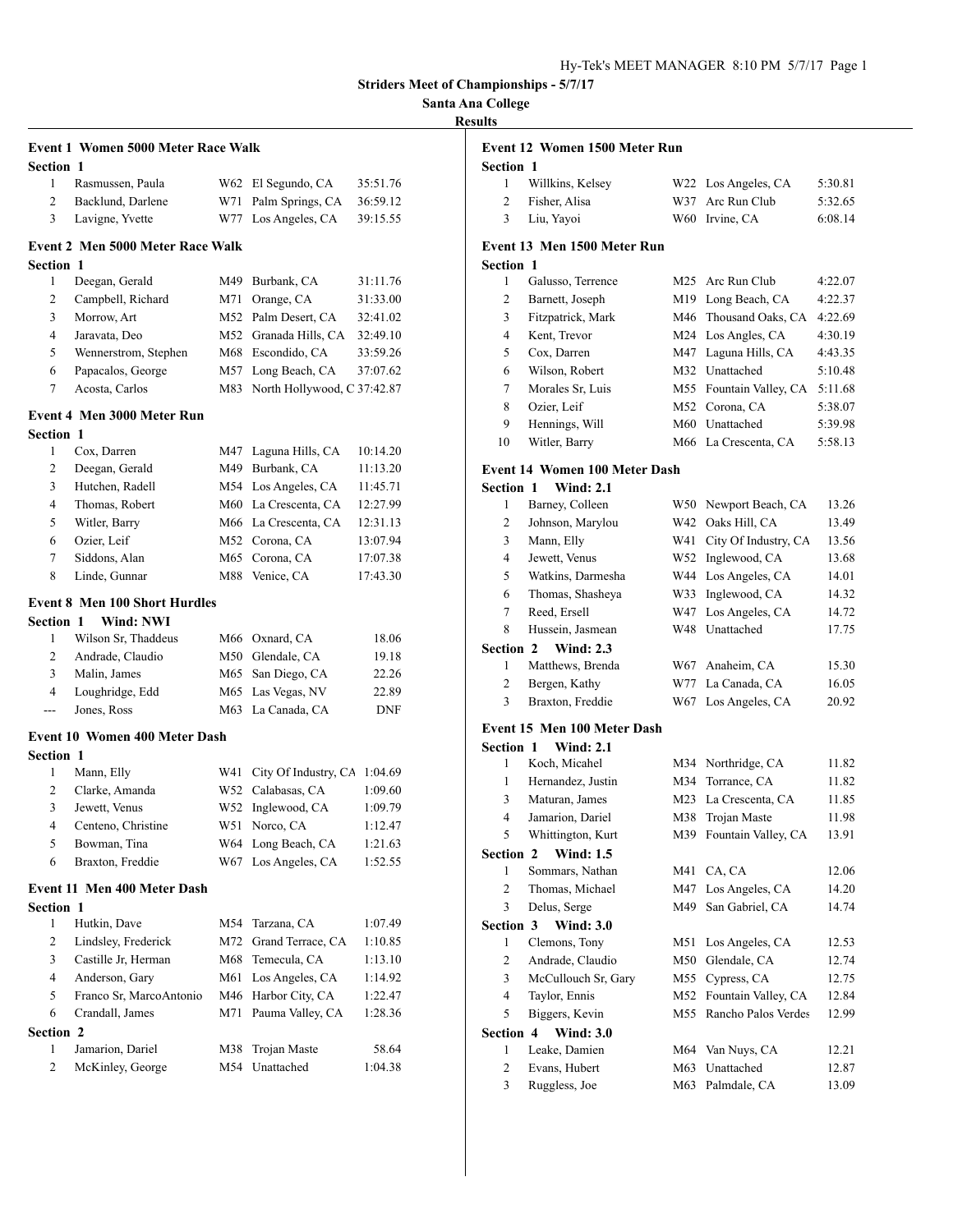## **Santa Ana College Results**

| <b>Section 4</b> | Wind: 3.0                              |     | (Event 15 Men 100 Meter Dash) |         |
|------------------|----------------------------------------|-----|-------------------------------|---------|
| 4                | Anderson, Gary                         | M61 | Los Angeles, CA               | 14.58   |
| 5                | Young, Ed                              | M63 | Cherry Valley, CA             | 20.02   |
| <b>Section 5</b> | <b>Wind: 2.1</b>                       |     |                               |         |
| 1                | Driver III, F Eugene                   | M66 | Los Angeles, CA               | 14.02   |
| 2                | Kloch, Stephen                         | M65 | Thousand Oaks, CA             | 14.30   |
| 3                | Rose, Ed                               | M68 | Carlsbad, CA                  | 15.11   |
| 4                | Washington, Michael                    | M69 | Los Angeles, CA               | 15.84   |
| 5                | Loughridge, Edd                        | M65 | Las Vegas, NV                 | 19.86   |
| Section 6        | <b>Wind: 4.0</b>                       |     |                               |         |
| 1                | Crandall, James                        | M71 | Pauma Valley, CA              | 15.78   |
| 2                | Thorpe Sr, Karl                        | M78 | Fallbrook, CA                 | 16.88   |
| 3                | Muranaka, Ronnie                       | M73 | Yorba Linda, CA               | 16.98   |
| 4                | Williams, Harlan                       | M81 | Huntinton Beach, C/           | 22.20   |
|                  | <b>Event 18 Women 400 Long Hurdles</b> |     |                               |         |
| <b>Section 1</b> |                                        |     |                               |         |
| $\mathbf{1}$     | Mann, Elly                             | W41 | City Of Industry, CA 1:23.06  |         |
|                  |                                        |     |                               |         |
|                  | Event 20 Women 800 Meter Run           |     |                               |         |
| <b>Section 1</b> |                                        |     |                               |         |
| 1                | Bridges, Amanda                        | W28 | Los Angeles, CA               | 2:34.16 |
| 2                | Fisher, Alisa                          | W37 | Arc Run Club                  | 2:44.63 |
| 3                | Lee, Debbie                            | W60 | Trabuco Canyon, CA 2:54.08    |         |
| $\overline{4}$   | Liu, Yayoi                             | W60 | Irvine, CA                    | 3:08.30 |
|                  | Event 21 Men 800 Meter Run             |     |                               |         |
| <b>Section 1</b> |                                        |     |                               |         |
| 1                | Kent, Trevor                           | M24 | Los Angles, CA                | 2:10.93 |
| 2                | Barnett, Joseph                        | M19 | Long Beach, CA                | 2:12.42 |
| 3                | Whittington, Kurt                      | M39 | Fountain Valley, CA           | 2:18.26 |
| $\overline{4}$   | Dietz, Mike                            | M53 | Laguna Niguel, CA             | 2:21.03 |
| 5                | Smith, Allen                           | M54 | Alta Loma, CA                 | 2:23.07 |
| 6                | Cox, Darren                            | M47 | Laguna Hills, CA              | 2:24.14 |
| 7                | Wilson, Robert                         | M32 | Unattached                    | 2:38.52 |
|                  |                                        |     |                               |         |
|                  | <b>Event 22 Women 200 Meter Dash</b>   |     |                               |         |
| <b>Section 1</b> | <b>Wind: 1.9</b>                       |     |                               |         |
| 1                | Gaerlan, Natalia                       | W37 | Irvine, CA                    | 26.57   |
| 2                | Johnson, Marylou                       | W42 | Oaks Hill, CA                 | 28.01   |
| 3                | Thomas, Shasheya                       |     | W33 Inglewood, CA             | 30.30   |
| 4                | Reed, Ersell                           | W47 | Los Angeles, CA               | 31.53   |
| 5                | Watkins, Darmesha                      | W44 | Los Angeles, CA               | 35.22   |
| Section 2        | <b>Wind: 1.5</b>                       |     |                               |         |
| 1                | Barney, Colleen                        | W50 | Newport Beach, CA             | 27.19   |
| 2                | Jewett, Venus                          | W52 | Inglewood, CA                 | 29.21   |
| 3                | Clarke, Amanda                         | W52 | Calabasas, CA                 | 32.28   |
| 4                | Centeno, Christine                     | W51 | Norco, CA                     | 32.64   |
| Section 3        | <b>Wind: 1.0</b>                       |     |                               |         |
| $\mathbf{1}$     | Lee, Debbie                            | W60 | Trabuco Canyon, CA            | 35.71   |
| $\overline{c}$   | Glass, LaTanya                         | W70 | Seal Beach, CA                | 40.36   |
| 3                | Braxton, Freddie                       | W67 | Los Angeles, CA               | 47.99   |
|                  |                                        |     |                               |         |

| lts                   |                                      |            |                                |                                        |
|-----------------------|--------------------------------------|------------|--------------------------------|----------------------------------------|
|                       | Event 23 Men 200 Meter Dash          |            |                                |                                        |
| <b>Section 1</b>      | <b>Wind: 1.0</b>                     |            |                                |                                        |
| 1                     | Koch, Micahel                        | M34        | Northridge, CA                 | 24.24                                  |
| 2                     | Sommars, Nathan                      | M41        | CA, CA                         | 24.65                                  |
| 3                     | Maturan, James                       | M23        | La Crescenta, CA               | 24.67                                  |
| 4                     | Jamarion, Dariel                     | M38        | Trojan Maste                   | 24.70                                  |
| 5                     | Hernandez, Justin                    | M34        | Torrance, CA                   | 25.28                                  |
| <b>Section 2</b>      | <b>Wind: 1.5</b>                     |            |                                |                                        |
| 1                     | McCullouch Sr, Gary                  | M55        | Cypress, CA                    | 26.25                                  |
| $\overline{c}$        | Taylor, Ennis                        | M52        | Fountain Valley, CA            | 26.90                                  |
| 3                     | Delus, Serge                         | M49        | San Gabriel, CA                | 31.31                                  |
| <b>Section 3</b>      | <b>Wind: 1.2</b>                     |            |                                |                                        |
| 1                     | Ruggless, Joe                        | M63        | Palmdale, CA                   | 27.54                                  |
| 2                     | Driver III, F Eugene                 | M66        | Los Angeles, CA                | 29.92                                  |
| 3                     | Kloch, Stephen                       | M65        | Thousand Oaks, CA              | 30.42                                  |
| 4                     | Isler, Larry                         | M65        | Long beach, CA                 | 30.65                                  |
| 5                     | Rose, Ed                             | M68        | Carlsbad, CA                   | 31.94                                  |
| 6                     | Washington, Michael                  | M69        | Los Angeles, CA                |                                        |
|                       |                                      |            |                                | 34.00                                  |
| <b>Section 4</b><br>1 | <b>Wind: 1.0</b><br>Crandall, James  | M71        | Pauma Valley, CA               |                                        |
| 2                     |                                      | M78        | Fallbrook, CA                  | 33.18                                  |
| 3                     | Thorpe Sr, Karl                      |            |                                | 36.50                                  |
|                       | Muranaka, Ronnie                     | M73        | Yorba Linda, CA                | 38.11                                  |
|                       | Event 25 Men 4x100 Meter Relay       |            |                                |                                        |
| <b>Section 1</b>      |                                      |            |                                |                                        |
| 1                     | So Cal Track Club                    |            | А                              | 55.06                                  |
|                       | 1) Hernandez, Justin 34              |            |                                |                                        |
| 2                     | Pacific Coas                         |            | A                              | 56.36                                  |
|                       | 1) Sommars, Nathan 41                |            | 2) Taylor, Ennis 52            |                                        |
|                       | <b>Event 50 Women High Jump</b>      |            |                                |                                        |
| Flight 1              |                                      |            |                                |                                        |
| 1                     | Steekelenburg, Annelies              |            | W69 Malibu, CA                 | 1.15m                                  |
| 2                     | Bergen, Kathy                        | W77        | La Canada, CA                  | 1.10 <sub>m</sub>                      |
| ---                   | Glass, LaTanya                       | W70        | Seal Beach, CA                 | NH                                     |
|                       |                                      |            |                                |                                        |
|                       | Event 51 Men High Jump               |            |                                |                                        |
| Flight 1              |                                      |            |                                |                                        |
| 1                     | Hlavin, Peter                        | M59        | Aliso Viejo, CA                | 1.60 <sub>m</sub>                      |
| $\overline{2}$        | Rader, Charlie                       |            | M69 Corona, CA                 | 1.50m                                  |
| 3                     | Niroumand, Mahmoud                   | M59 -      | Costa Mesa, CA                 | 1.45m                                  |
| 4                     | Goodreau, James                      | M71        | North Hollywood, C.            | 1.30 <sub>m</sub>                      |
| 5                     | Leis, Donald                         | M85        | Pasadena, CA                   | .95m                                   |
|                       | <b>Event 53 Men Pole Vault</b>       |            |                                |                                        |
|                       |                                      |            |                                |                                        |
| Flight 1<br>1         |                                      | M56        |                                | 4.10m                                  |
| 2                     | McIntyre, Tim<br>Carranza, Nathaniel | M17        | Seal Beach, CA<br>Whittier, CA | 3.51m                                  |
| 3                     | Andrade, Claudio                     | M50        | Glendale, CA                   | 3.36m                                  |
| 4                     | St Cyr, Kenneth                      | M64        | San Clemente, CA               | 2.75m                                  |
| 5                     | McLawhorn, David                     |            | Temecula, CA                   |                                        |
| 5                     | Daniels, Gary                        | M62<br>M63 | Lynwood, CA                    | 2.30 <sub>m</sub><br>2.30 <sub>m</sub> |
|                       |                                      | M41        | Whittier, CA                   |                                        |
|                       | Carranza, Stanley                    |            |                                | NΗ                                     |

--- Morris, Steve M67 Santa Barbara, CA NH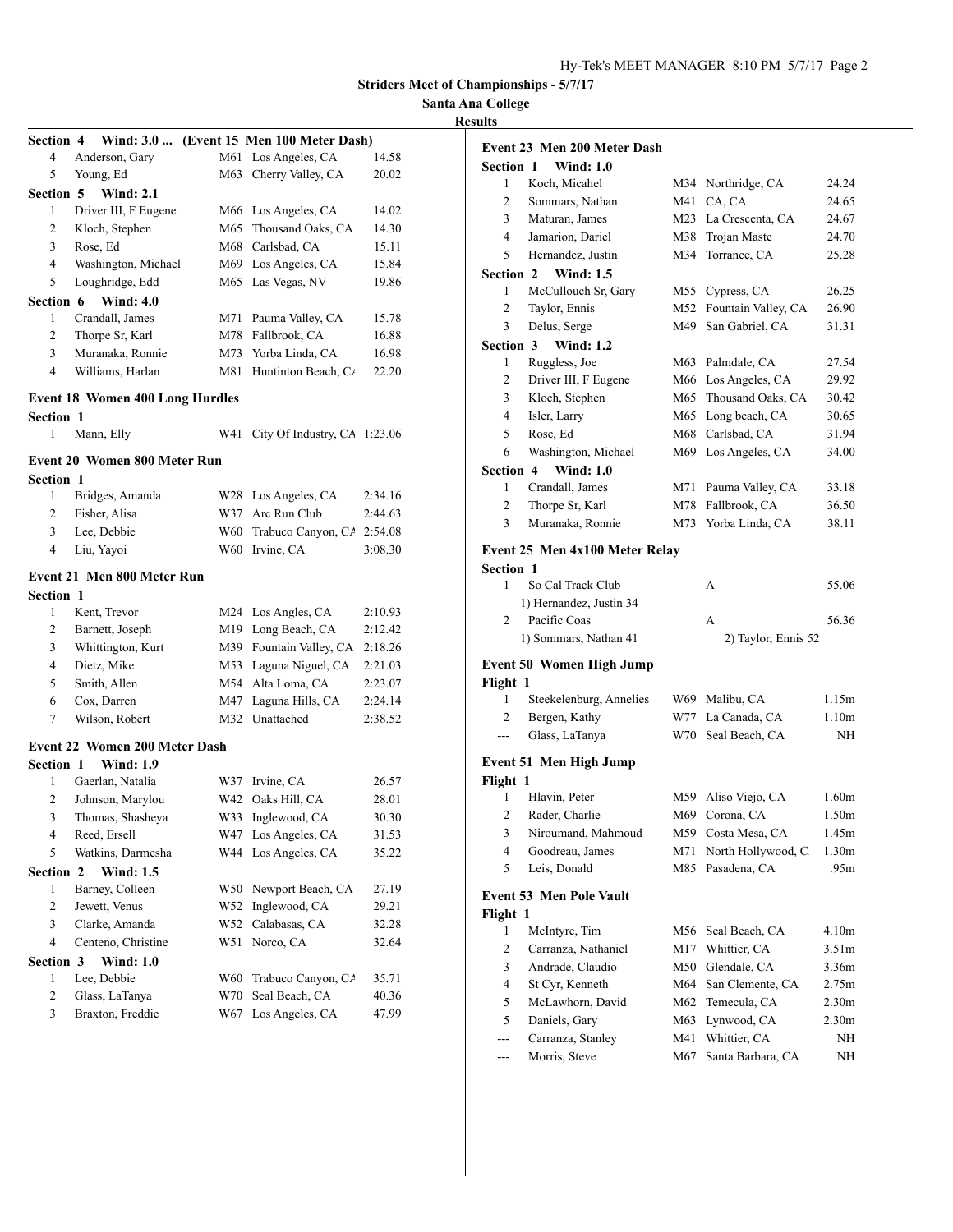## **Santa Ana College**

## **Results**

|                | <b>Event 54 Women Long Jump</b>    |     |                       |               |     |
|----------------|------------------------------------|-----|-----------------------|---------------|-----|
| Flight 1       |                                    |     |                       |               |     |
| 1              | Gaerlan, Natalia                   |     | W37 Irvine, CA        | $4.87m$ 0.9   |     |
| 2              | Mann, Elly                         | W41 | City Of Industry, CA  | $4.71m$ 1.0   |     |
| 3              | Cohn, Linda                        |     | W64 Northridge, CA    | 3.58m 1.2     |     |
| $\overline{4}$ | Steekelenburg, Annelies            |     | W69 Malibu, CA        | $3.05m$ 0.5   |     |
|                | <b>Event 55 Men Long Jump</b>      |     |                       |               |     |
| Flight 1       |                                    |     |                       |               |     |
| 1              | McCullouch Sr, Gary                | M55 | Cypress, CA           | $4.80m$ 0.8   |     |
| 2              | Leake, Damien                      | M64 | Van Nuys, CA          | 4.75m         | 0.8 |
| 3              | Niroumand, Mahmoud                 |     | M59 Costa Mesa, CA    | $4.74m$ 1.6   |     |
| 4              | Andrade, Claudio                   |     | M50 Glendale, CA      | 4.56m NWI     |     |
| 5              | McLawhorn, David                   |     | M62 Temecula, CA      | $4.29m$ 1.3   |     |
| 6              | Tomaschke, John                    |     | M67 San Diego, CA     | $4.28m$ 0.7   |     |
| 7              | Culp, Logan                        |     | M52 Oxnard, CA        | 3.96m 1.6     |     |
| 8              | Rose, Ed                           |     | M68 Carlsbad, CA      | 3.59m 1.4     |     |
| 9              | Morrow, Art                        |     | M52 Palm Desert, CA   | $3.41m + 0.0$ |     |
| 10             | Pittman, Patrick Thomas            |     | M64 Unattached        | $3.27m$ 3.0   |     |
| 11             | Leis, Donald                       |     | M85 Pasadena, CA      | $2.51m$ 1.0   |     |
|                | <b>Event 56 Women Triple Jump</b>  |     |                       |               |     |
| Flight 1       |                                    |     |                       |               |     |
| 1              | Willkins, Kelsey                   |     | W22 Los Angeles, CA   | 10.08m 3.6    |     |
| $\overline{2}$ | Cohn, Linda                        |     | W64 Northridge, CA    | $7.60m$ 3.6   |     |
| 3              | Steekelenburg, Annelies            |     | W69 Malibu, CA        | $6.01m$ 1.1   |     |
|                |                                    |     |                       |               |     |
|                | <b>Event 57 Men Triple Jump</b>    |     |                       |               |     |
| Flight 1<br>1  | Niroumand, Mahmoud                 |     | M59 Costa Mesa, CA    | $10.32m$ 1.3  |     |
| 2              | Culp, Logan                        | M52 | Oxnard, CA            | $9.02m$ 2.1   |     |
| 3              | Tomaschke, John                    | M67 | San Diego, CA         | $8.95m$ 2.7   |     |
| 4              | McLawhorn, David                   | M62 | Temecula, CA          | 8.51m 2.3     |     |
| 5              | Rose, Ed                           | M68 | Carlsbad, CA          | $8.14m$ 4.7   |     |
| 6              | Pittman, Patrick Thomas            |     | M64 Unattached        | 7.68m 1.9     |     |
|                | <b>Event 58 Women Discus Throw</b> |     |                       |               |     |
| Flight 1       |                                    |     |                       |               |     |
| 1              | Utu, Robyn                         |     | W53 Yorba Linda, CA   | 22.26m        |     |
| 2              | Cohn, Linda                        |     | W64 Northridge, CA    | 21.15m        |     |
| 3              | Sanchez, Estela                    |     | W60 Oceanside, CA     | 19.64m        |     |
| 3              | Dunton, Linn                       | W60 | Pine Valley, CA       | 19.64m        |     |
| 5              | Steekelenburg, Annelies            |     | W69 Malibu, CA        | 18.30m        |     |
|                | <b>Event 59 Men Discus Throw</b>   |     |                       |               |     |
| Flight 1       |                                    |     |                       |               |     |
| 1              | Hart, Larry                        | M70 | Los Angeles, CA       | 42.43m        |     |
| 2              | Prnjak, Gerald                     | M67 | Oakhurst, CA          | 41.05m        |     |
| 3              | Holden, Greg                       |     | M59 Sun City, CA      | 38.69m        |     |
| 4              | Rice, Robert                       |     | M62 Los Alamitos, CA  | 38.47m        |     |
| 5              | Althouse, Gerald                   |     | M64 Mission Viejo, CA | 34.56m        |     |
| 6              | Watson, Richard                    |     | M64 Yuma, AZ          | 34.43m        |     |
| 7              | McLawhorn, David                   | M62 | Temecula, CA          | 32.17m        |     |
| 8              | Jordan, Matt                       | M45 | Canyon Country, CA    | 27.36m        |     |
| 9              | Rosen, Alan                        | M81 | Sherman Oaks, CA      | 25.42m        |     |
| 10             | Durrenberger, Joe                  | M82 | Los Angeles, CA       | 20.38m        |     |
|                |                                    |     |                       |               |     |

| ults           |                                     |            |                     |        |
|----------------|-------------------------------------|------------|---------------------|--------|
| 11             | Ginsburg md, Marvin                 | M81        | Simi Valley, CA     | 19.14m |
|                | <b>Event 60 Women Hammer Throw</b>  |            |                     |        |
| Flight 1       |                                     |            |                     |        |
| 1              | Sanchez, Estela                     |            | W60 Oceanside, CA   | 26.41m |
|                |                                     |            |                     |        |
|                | <b>Event 61 Men Hammer Throw</b>    |            |                     |        |
| Flight 1       |                                     |            |                     |        |
| 1              | Hart, Larry                         | M70-       | Los Angeles, CA     | 55.48m |
| 2              | Watson, Richard                     | M64        | Yuma, AZ            | 38.72m |
| 3              | Retzer, Greg                        | M52        | So Cal Track        | 37.86m |
| 4              | Meyer, Thomas                       |            | M65 San Diego, CA   | 35.93m |
| 5              | Hurlbert, Ken                       |            | M77 Shafter, CA     | 27.74m |
| 6              | Durrenberger, Joe                   | M82        | Los Angeles, CA     | 26.12m |
| 7              | McLawhorn, David                    | M62        | Temecula, CA        | 25.90m |
| 8              | Johnson, Richard                    | M79        | San Diego, CA       | 23.75m |
|                | <b>Event 62 Women Javelin Throw</b> |            |                     |        |
| Flight 1       |                                     |            |                     |        |
| 1              | Cohn, Linda                         | W64        | Northridge, CA      | 31.42m |
| 2              | Utu, Robyn                          | W53        | Yorba Linda, CA     | 18.23m |
| 3              | Bergen, Kathy                       | W77        | La Canada, CA       | 17.12m |
|                | <b>Event 63 Men Javelin Throw</b>   |            |                     |        |
| Flight 1       |                                     |            |                     |        |
| 1              | Niroumand, Mahmoud                  | M59        | Costa Mesa, CA      | 43.46m |
| 2              | Peterson, Dan                       | M57        | Thousand Oaks, CA   | 40.43m |
| 3              | Tipping, Mike                       | M64        | Irvine, CA          | 35.40m |
| 4              | Watson, Richard                     | M64        | Yuma, AZ            | 33.74m |
| 5              | Andrade, Claudio                    |            | M50 Glendale, CA    | 31.18m |
| 6              | McLawhorn, David                    |            | M62 Temecula, CA    | 27.35m |
| 7              | Rose, Ed                            |            | M68 Carlsbad, CA    | 24.42m |
| 8              | Morrow, Art                         | M52        | Palm Desert, CA     | 22.89m |
| 9              | Hurlbert, Ken                       | M77        | Shafter, CA         | 18.22m |
| 10             | Johnson, Richard                    | M79        | San Diego, CA       | 15.40m |
|                |                                     |            |                     |        |
|                | <b>Event 64 Women Shot Put</b>      |            |                     |        |
| Flight 1       |                                     |            |                     |        |
| 1              | Cohn, Linda                         | W64        | Northridge, CA      | 8.54m  |
| $\overline{c}$ | Utu, Robyn                          | W53<br>W70 | Yorba Linda, CA     | 8.45m  |
| 3              | Glass, LaTanya                      |            | Seal Beach, CA      | 8.25m  |
| 4              | Sanchez, Estela                     |            | W60 Oceanside, CA   | 7.34m  |
|                | <b>Event 65 Men Shot Put</b>        |            |                     |        |
| Flight 1       |                                     |            |                     |        |
| 1              | Torbert, Quenton                    | M65        | Redlands, CA        | 15.66m |
| 2              | Holden, Greg                        | M59        | Sun City, CA        | 13.74m |
| 3              | Peterson, Dan                       | M57        | Thousand Oaks, CA   | 11.94m |
| 4              | Hart, Larry                         | M70        | Los Angeles, CA     | 11.75m |
| 5              | Hurlbert, Ken                       | M77        | Shafter, CA         | 11.45m |
| 6              | Malin, James                        | M65        | San Diego, CA       | 11.33m |
| 7              | Abatzoglou, Theagenis               | M70        | Huntington Beach, C | 11.27m |
| 8              | Jordan, Matt                        | M45        | Canyon Country, CA  | 10.96m |
| 9              | Althouse, Gerald                    | M64        | Mission Viejo, CA   | 10.82m |
| 10             | White, Jack                         | M74        | El Cajon, CA        | 10.57m |
| 11             | Watson, Richard                     | M64        | Yuma, AZ            | 10.12m |
| 12             | Durrenberger, Joe                   | M82        | Los Angeles, CA     | 8.74m  |